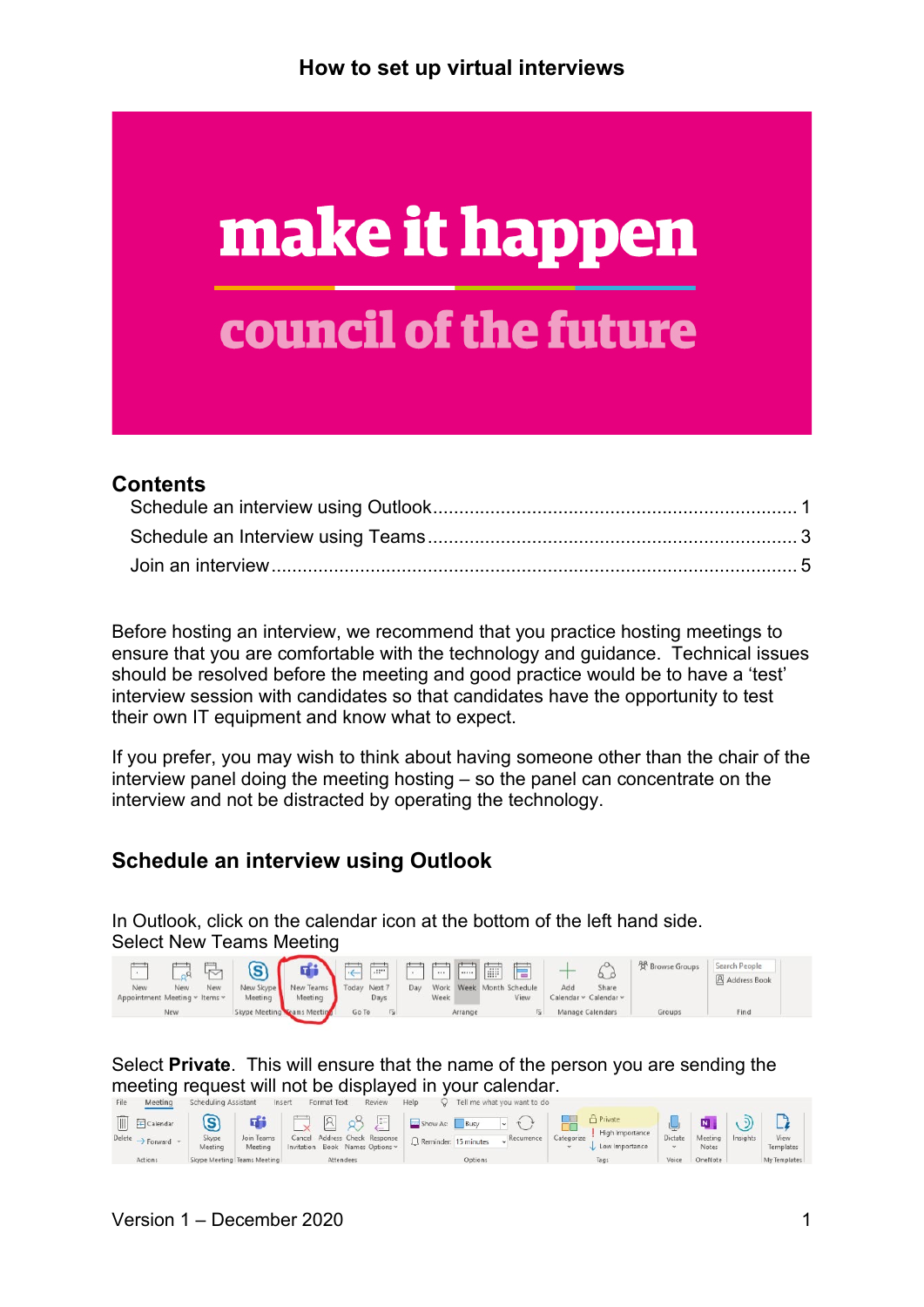Enter **Title** – this should be formatted as Interview – Job Title

Enter the candidate email address in the **Required** field

Complete the date, time and length of meeting as appropriate. This auto-completes to the current date and time so please make sure you edit this. We recommend you leave 15 minutes minimum between interviews to allow for over-running and comfort breaks.

You do not need to include the link to the meeting (shown below), this will be added automatically for you.

# Microsoft Teams meeting

Join on your computer or mobile app Click here to join the meeting

Learn More | Meeting options

Click **Send** in the top left corner to send the meeting request.

If the participant has Office 365, they will be able to join through their own Teams app. If they do not have Teams, they will get an email invite to be a guest through their web browser.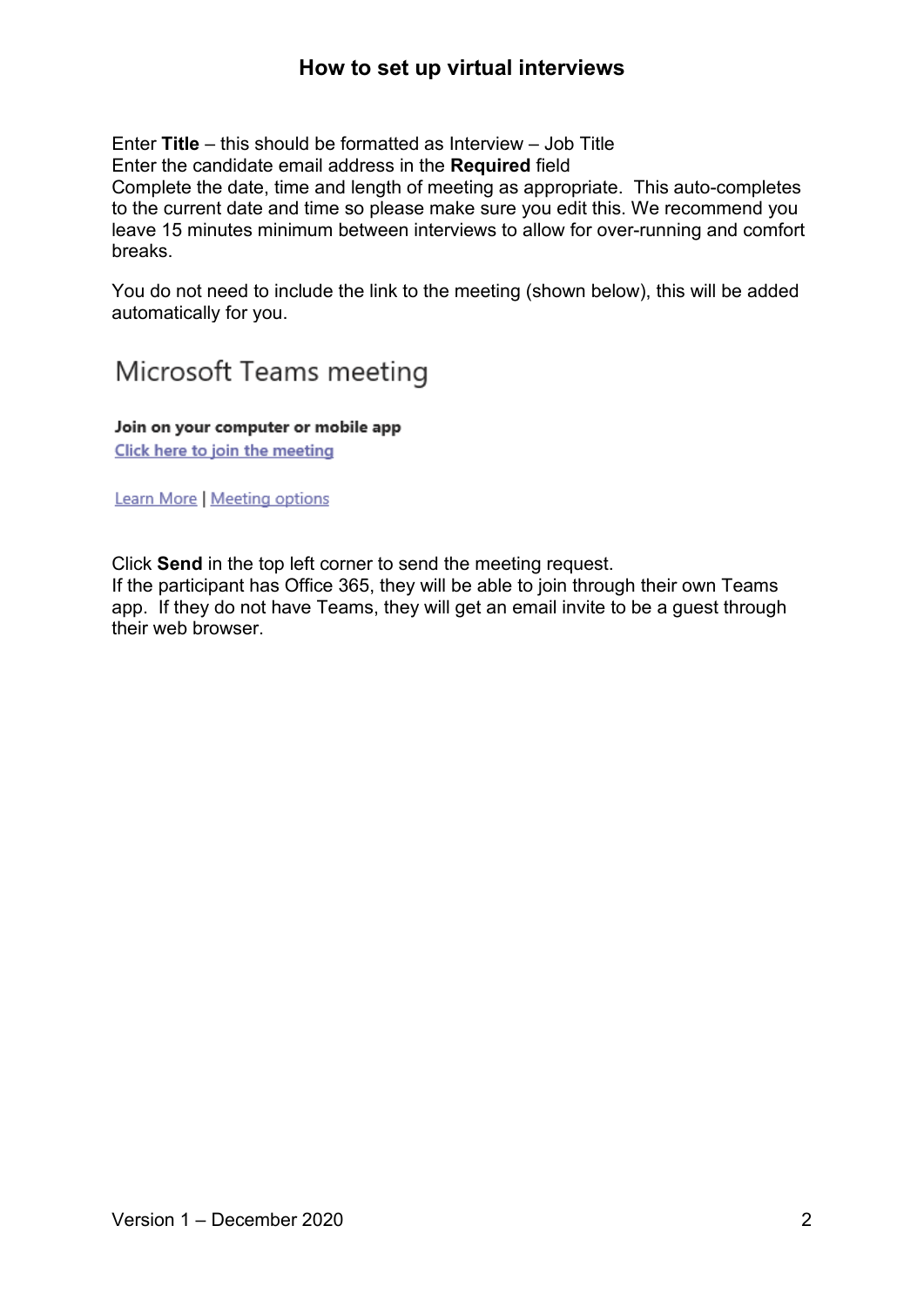#### <span id="page-2-0"></span>**Schedule an Interview using Teams**

Q.  $Who$ 

In Microsoft Teams, click on your **calendar** on the navigation bar on the left. If the calendar icon is not visible, click on the … to open the Find an App dialog and your calendar should be listed in the top section.

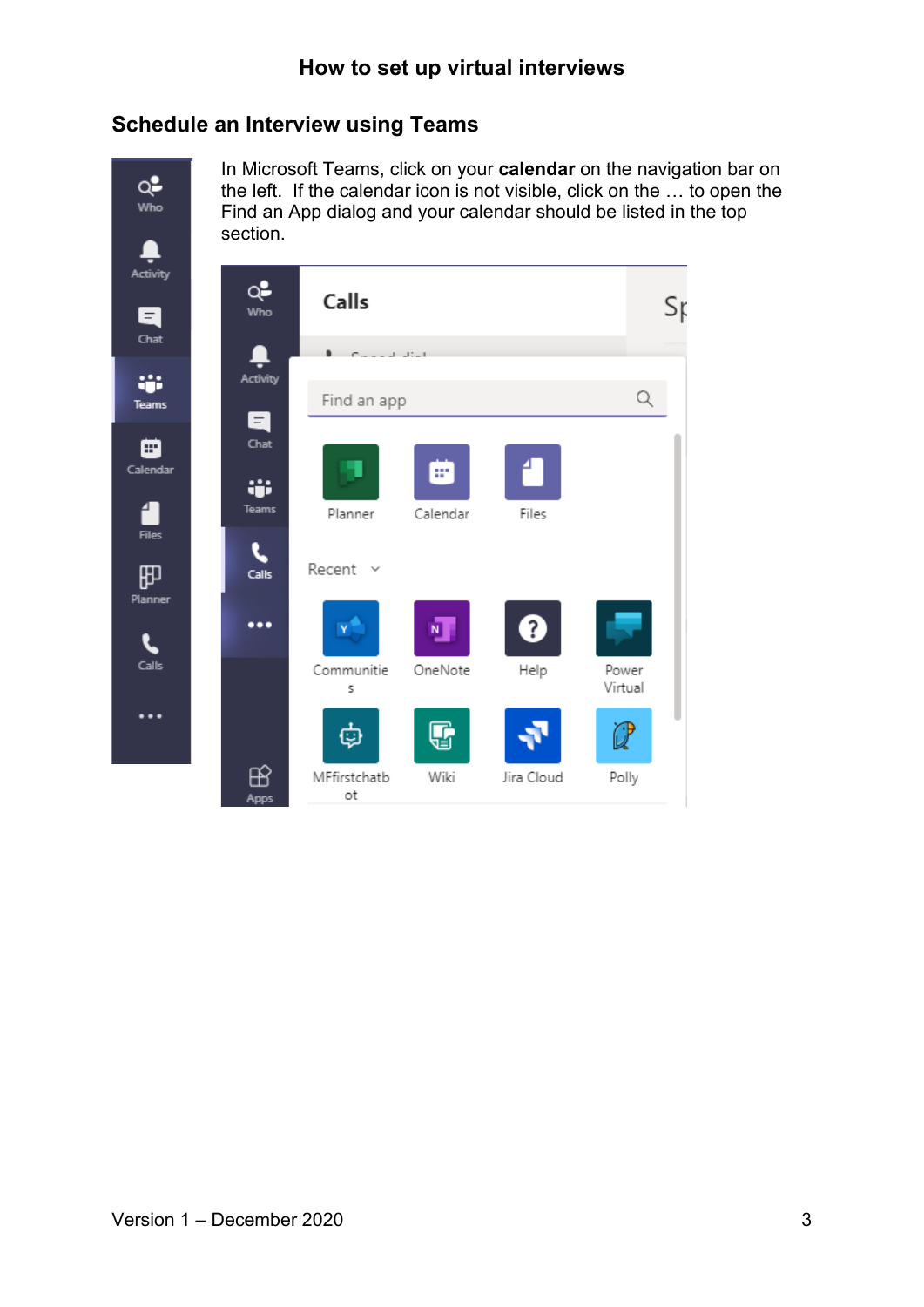Your calendar will be displayed. Click on the arrow next to the **New meeting** button in the top right corner and click on **Schedule meeting**:

| $\leftarrow$                                                               |        |                                          | Q Search      | Falkirk Council ~ | <b>QR</b><br>$\qquad \qquad \Box$<br>$\mathsf{x}$ |                                                           |
|----------------------------------------------------------------------------|--------|------------------------------------------|---------------|-------------------|---------------------------------------------------|-----------------------------------------------------------|
| $Q_{\text{who}}^2$                                                         |        | Calendar                                 |               |                   | ලි Meet now                                       | $+$ New meeting<br>$\checkmark$                           |
| $\begin{array}{c} \bullet \\ \bullet \\ \bullet \\ \bullet \\ \end{array}$ |        | 【D Today 〈 〉<br>November 2020 $\,\vee\,$ |               |                   |                                                   | <b>iii</b> Schedule meeting                               |
| $\blacksquare$<br>Chat                                                     |        | 09<br>Monday                             | 10<br>Tuesday | 11<br>Wednesday   | 12<br>Thursday                                    | <sup>6g9</sup> Live event<br>d<br>$\frac{1}{2}$<br>Friday |
| ŵ<br><b>Teams</b><br>₿                                                     | 1 PM   |                                          |               |                   |                                                   |                                                           |
| Calendar<br>$\frac{4}{Re}$                                                 | $2$ PM |                                          |               |                   |                                                   |                                                           |
| 甲<br>Planner<br>$\epsilon$                                                 | 3 PM   |                                          |               |                   |                                                   |                                                           |
| Calls<br>$\cdots$                                                          | 4 PM   |                                          |               |                   |                                                   |                                                           |
|                                                                            | 5 PM   |                                          |               |                   |                                                   |                                                           |
| $\mathbb B$                                                                | 6 PM   |                                          |               |                   |                                                   |                                                           |
| Apps<br>$\bigodot_{\text{Holp}}$                                           | 7 PM   |                                          |               |                   |                                                   |                                                           |

This will display the new meeting form:

| $\leftarrow$ >                                                                                                                                                                                                                                                                                                                                                                             |                    | Q Search                                                                                                                                                                                                                                                                                                                                                                                                                                                                                                                                                                                                                 | QP.<br>$\Box$<br>$\mathsf{x}$<br>Falkirk Council ×<br>$=$ |
|--------------------------------------------------------------------------------------------------------------------------------------------------------------------------------------------------------------------------------------------------------------------------------------------------------------------------------------------------------------------------------------------|--------------------|--------------------------------------------------------------------------------------------------------------------------------------------------------------------------------------------------------------------------------------------------------------------------------------------------------------------------------------------------------------------------------------------------------------------------------------------------------------------------------------------------------------------------------------------------------------------------------------------------------------------------|-----------------------------------------------------------|
| $Q_{\text{who}}^2$                                                                                                                                                                                                                                                                                                                                                                         | $\bigoplus$        | New meeting Details Scheduling Assistant                                                                                                                                                                                                                                                                                                                                                                                                                                                                                                                                                                                 | Save<br>Close                                             |
| ٠<br>Activity                                                                                                                                                                                                                                                                                                                                                                              |                    | Time zone: (UTC+00:00) Dublin. Edinburgh. Lisbon. London V                                                                                                                                                                                                                                                                                                                                                                                                                                                                                                                                                               |                                                           |
| $\blacksquare$<br>Chat                                                                                                                                                                                                                                                                                                                                                                     | $\mathscr{O}$      | Add title                                                                                                                                                                                                                                                                                                                                                                                                                                                                                                                                                                                                                |                                                           |
| W.<br>Teams                                                                                                                                                                                                                                                                                                                                                                                | $\mathbb{G}^*$     | Add required attendees<br>+ Optional                                                                                                                                                                                                                                                                                                                                                                                                                                                                                                                                                                                     |                                                           |
| ▣<br>Calendar                                                                                                                                                                                                                                                                                                                                                                              | <b>E</b>           | 2:00 PM $\sim \rightarrow$ Oct 28, 2020<br>Oct 28, 2020<br>2:30 PM $\sim$ 30m $\bullet$<br>All day                                                                                                                                                                                                                                                                                                                                                                                                                                                                                                                       |                                                           |
| $\begin{array}{c} \begin{array}{c} \begin{array}{c} \begin{array}{c} \end{array} \end{array} \\ \text{First} \end{array} \end{array} \end{array}$                                                                                                                                                                                                                                          | $\mathcal{O}$      | Does not repeat $\sim$                                                                                                                                                                                                                                                                                                                                                                                                                                                                                                                                                                                                   |                                                           |
| $\underset{\text{Planmer}}{\mathbf{E}}% \underset{\text{Planmer}}{\mathbf{E}}=\sum_{i=1}^{n}e_{i}\mathbf{E}_{i}+\sum_{i=1}^{n}e_{i}\mathbf{E}_{i}+\sum_{i=1}^{n}e_{i} \mathbf{E}_{i}+\sum_{i=1}^{n}e_{i} \mathbf{E}_{i}+\sum_{i=1}^{n}e_{i} \mathbf{E}_{i}+\sum_{i=1}^{n}e_{i} \mathbf{E}_{i}+\sum_{i=1}^{n}e_{i} \mathbf{E}_{i}+\sum_{i=1}^{n}e_{i} \mathbf{E}_{i}+\sum_{i=1}^{n}e_{i} \$ | 冒                  | Add channel                                                                                                                                                                                                                                                                                                                                                                                                                                                                                                                                                                                                              |                                                           |
| $\cdot$<br>Calle                                                                                                                                                                                                                                                                                                                                                                           | $\circledcirc$     | Add location                                                                                                                                                                                                                                                                                                                                                                                                                                                                                                                                                                                                             |                                                           |
| $\cdots$                                                                                                                                                                                                                                                                                                                                                                                   | $\overleftarrow{}$ | $I \quad \underline{\cup} \quad \underline{\ominus} \quad   \quad \underline{\ominus} \quad \underline{\land} \quad \underline{\land} \quad \underline{\land} \quad \text{Paragraph} \vee \quad \underline{T_x} \mid \, \underline{\ominus} \quad \, \underline{\ominus} \quad \, \underline{\boxminus} \quad \, \underline{\boxminus} \quad \,   \quad \, \underline{\lozenge} \quad \, \underline{\boxminus} \quad   \quad \, \underline{\lozenge} \quad \,   \quad \, \underline{\lozenge} \quad \, \underline{\lozenge} \quad \,   \quad \, \underline{\lozenge} \quad \, \underline{\lozenge} \quad \, \ldots$<br>В |                                                           |
|                                                                                                                                                                                                                                                                                                                                                                                            |                    | Type details for this new meeting                                                                                                                                                                                                                                                                                                                                                                                                                                                                                                                                                                                        |                                                           |
|                                                                                                                                                                                                                                                                                                                                                                                            |                    |                                                                                                                                                                                                                                                                                                                                                                                                                                                                                                                                                                                                                          |                                                           |
|                                                                                                                                                                                                                                                                                                                                                                                            |                    |                                                                                                                                                                                                                                                                                                                                                                                                                                                                                                                                                                                                                          |                                                           |
|                                                                                                                                                                                                                                                                                                                                                                                            |                    |                                                                                                                                                                                                                                                                                                                                                                                                                                                                                                                                                                                                                          |                                                           |
| $\mathbf{B}$                                                                                                                                                                                                                                                                                                                                                                               |                    |                                                                                                                                                                                                                                                                                                                                                                                                                                                                                                                                                                                                                          |                                                           |
| Apps                                                                                                                                                                                                                                                                                                                                                                                       |                    |                                                                                                                                                                                                                                                                                                                                                                                                                                                                                                                                                                                                                          |                                                           |
| $\odot$<br>Holp                                                                                                                                                                                                                                                                                                                                                                            |                    |                                                                                                                                                                                                                                                                                                                                                                                                                                                                                                                                                                                                                          |                                                           |

Enter **Title** – this should be formatted as Interview – Job Title

Version 1 – December 2020 4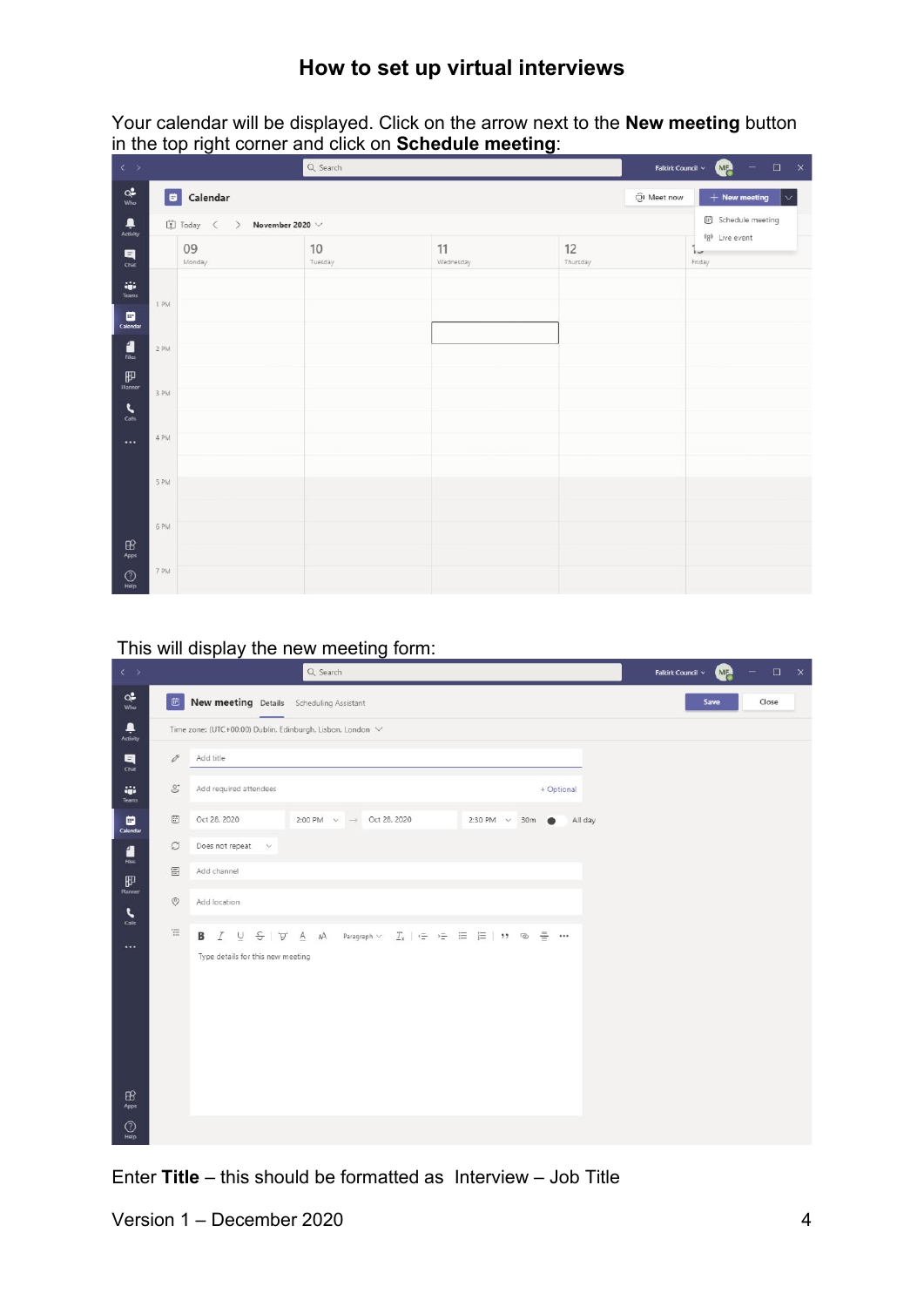Enter the candidates email address in the **Add required attendees** box *Please note, for internal Falkirk Council email addresses, as you type the email, a search will automatically be performed of all Falkirk Council email addresses available in Office 365, when the correct email is displayed you can simply click on the email address for it to be added. For external candidates, you will need to type their full email address. No search will be performed.*

Complete the date, time and length of meeting as appropriate. This auto-completes to the current date and time so please make sure you edit this. We recommend you leave 15 minutes minimum between interviews to allow for over-running and comfort breaks. In the **Type details for this meeting** box, attach the [guidance](https://www.falkirk.gov.uk/employees/policies/docs/hr/guidelines/Guidance%20for%20candidates%20on%20joining%20interviews%20on%20MS%20Teams.pdf?v=202101051203) to the [candidate on how they](https://www.falkirk.gov.uk/employees/policies/docs/hr/guidelines/Guidance%20for%20candidates%20on%20joining%20interviews%20on%20MS%20Teams.pdf?v=202101051203) join the meeting.

You do not need to include the link to the meeting (shown below), this will be added automatically for you.

# Microsoft Teams meeting

#### Join on your computer or mobile app

Click here to join the meeting

Learn More | Meeting options

Click **Send** in the top right corner to send the meeting request.

If the participant has Office 365, they will be able to join through their own Teams app.

If they do not have Teams, they will get an email invite to be a guest through their web browser.

#### <span id="page-4-0"></span>**Join an interview**

To join an interview, click on the Calendar tab, find the meeting in the diary you wish to join and click **Join**.

We recommend you start the meeting 10 minutes before the scheduled time so you are there before the candidate joins.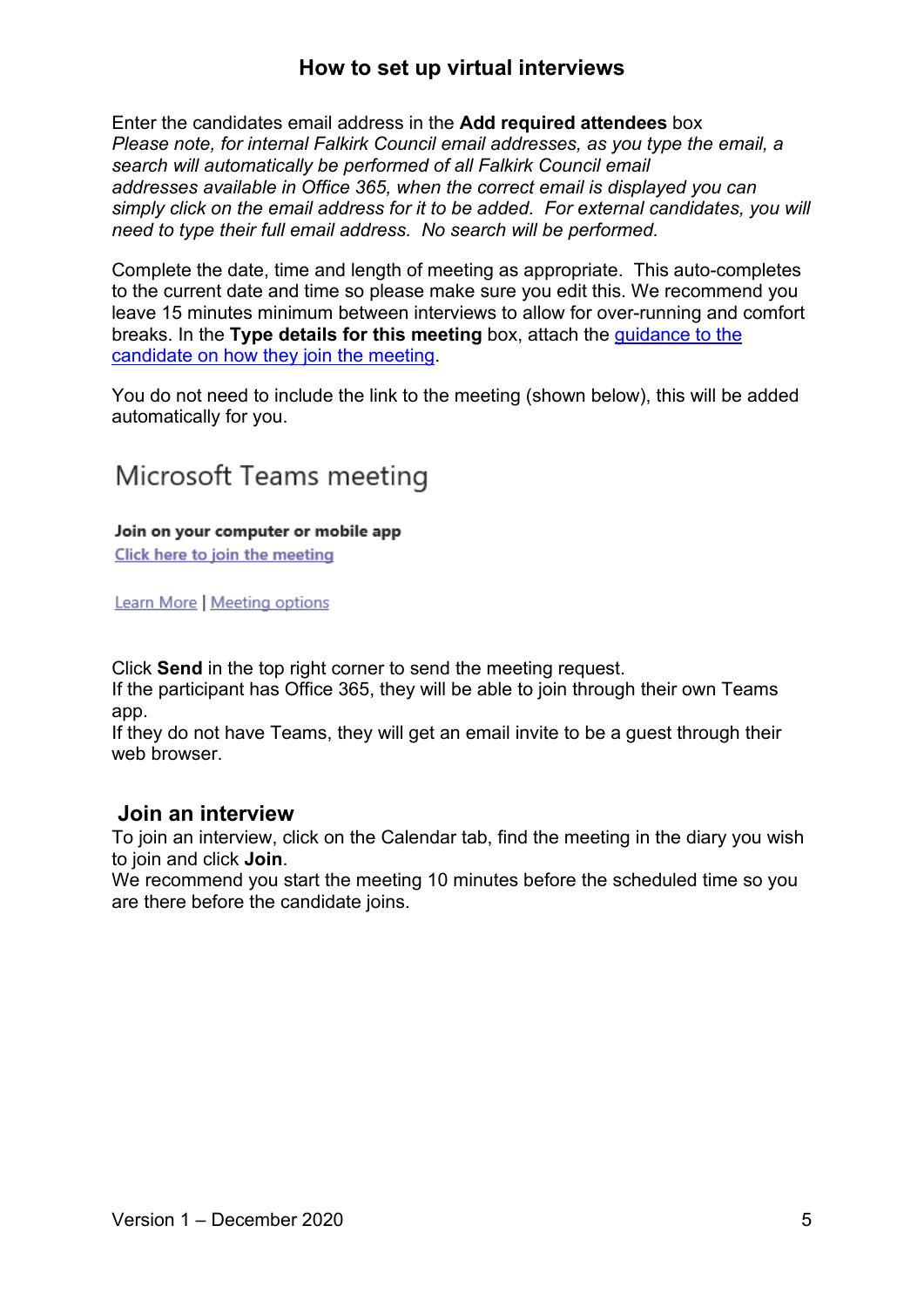| $\blacksquare$               | Calendar               |                         |               |                 |                                                                           | Of Meet now                  | $+$ New meeting<br>∣∼ |
|------------------------------|------------------------|-------------------------|---------------|-----------------|---------------------------------------------------------------------------|------------------------------|-----------------------|
|                              | $\Box$ Today $\langle$ | October 2020 $\,\vee\,$ |               |                 |                                                                           |                              | 茴 Work week V         |
|                              | 26<br>Monday           |                         | 27<br>Tuesday | 28<br>Wednesday | 29<br>$-1$<br>My calendar                                                 | 30<br>$-11$<br>$\frac{1}{k}$ |                       |
| 2 PM                         |                        |                         |               |                 | Interview<br>Oct 28, 2020 3:00 PM - 3:30 PM                               |                              |                       |
| 3 PM                         | <b>CONTRACTOR</b>      |                         |               | Interview       | Join<br>Edit<br>Join                                                      |                              |                       |
| 4 PM                         |                        |                         |               |                 | <b>同</b> Chat with participants<br>$\stackrel{\circ}{\circ}$<br>Organizer |                              |                       |
| 5 PM                         |                        |                         |               |                 |                                                                           |                              |                       |
| 6 PM<br>$\sim$ $\sim$ $\sim$ |                        |                         |               |                 |                                                                           |                              |                       |

Ensure your video and microphone options are switched on and click **Join now**. You may also wish at this point to blur your background so that there are fewer distractions. To do this, click on the ellipses in the task bar:



And select **Apply background effect** from the menu and choose **Blur** from the background menu options.

Please do not use any other background effect.

| Interview                                                                                                                                                                                                                                                                                                                                                                                                                                                                      | $\Box$ | $\times$ |
|--------------------------------------------------------------------------------------------------------------------------------------------------------------------------------------------------------------------------------------------------------------------------------------------------------------------------------------------------------------------------------------------------------------------------------------------------------------------------------|--------|----------|
| Choose your audio and video settings for<br>Interview                                                                                                                                                                                                                                                                                                                                                                                                                          |        |          |
|                                                                                                                                                                                                                                                                                                                                                                                                                                                                                |        |          |
| $\mathbb{R}^n \text{ and } \mathbb{R}^n \text{ is } \mathbb{R}^n \text{ and } \mathbb{R}^n \text{ is } \mathbb{R}^n \text{ and } \mathbb{R}^n \text{ is } \mathbb{R}^n \text{ and } \mathbb{R}^n \text{ is } \mathbb{R}^n \text{ and } \mathbb{R}^n \text{ is } \mathbb{R}^n \text{ and } \mathbb{R}^n \text{ is } \mathbb{R}^n \text{ and } \mathbb{R}^n \text{ is } \mathbb{R}^n \text{ and } \mathbb{R}^n \text{ is } \mathbb{R}^n \text{ and$<br>Conexant ISST<br>Join now |        |          |
| Other join options                                                                                                                                                                                                                                                                                                                                                                                                                                                             |        |          |
| <b>&amp;</b> Phone audio<br>√ Audio off<br>同 Add a room                                                                                                                                                                                                                                                                                                                                                                                                                        |        |          |

When the candidate joins the meeting, they will get a message to saying **Someone in the meeting should let you in soon**.